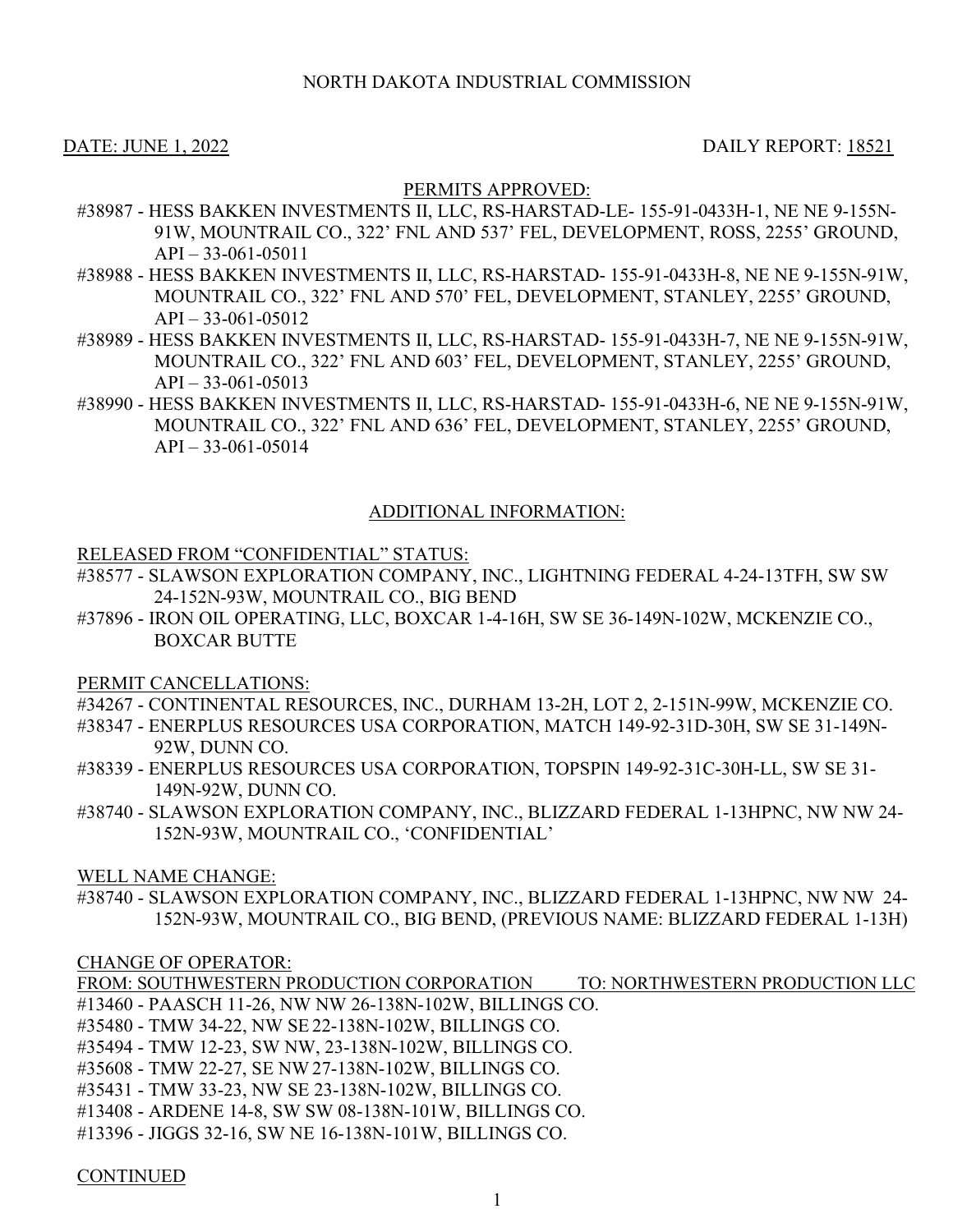- #13438 DAVIS CREEK STATE 14-16, SW SW 16-138N-101W, BILLINGS CO.
- #13464 J. O. FEDERAL 42-18, SE NE 18-138N-101W, BILLINGS CO.
- #14853 TRACY MOUNTAIN FEDERAL 4-17, N2 SE 17-138N-101W, BILLINGS CO.
- #15147 TRACY MOUNTAIN FEDERAL 2-17, NE SW 17-138N-101W, BILLINGS CO.
- #13375 ARDENE 34-8, SW SE 08-138N-101W, BILLINGS CO.
- #13382 JIGGS 11-16, NW NW 16-138N-101W, BILLINGS CO.
- #13409 CUSTER STATE 41-8, NE NE 08-138N-101W, BILLINGS CO.
- #13414 SHAPIRO 23-10, NE SW 10-138N-101W, BILLINGS CO.
- #13768 BUFFALO FEDERAL 34-7, SW SE 07-138N-101W, BILLINGS CO.
- #14609 TRACY MOUNTAIN FEDERAL 2-9, SE SE 09-138N-101W, BILLINGS CO.
- #15936 TRACY MOUNTAIN UNIT 1-16, NW SW 16-138N-101W, BILLINGS CO.
- #16058 TRACY MOUNTAIN UNIT 1-15, NE NW 15-138N-101W, BILLINGS CO.
- #90079 TRACY MOUNTAIN WSW 1, NW SW 09-138N-101W, BILLINGS CO.
- #13353 O'CONNELL 1, NW SW 09-138N-101W, BILLINGS CO.
- #14611 TRACY MOUNTAIN FEDERAL 1-17, SE NE 17-138N-101W, BILLINGS CO.
- #13448 SHAPIRO 22-10, SE NW 10-138N-101W, BILLINGS CO.
- #13454 CUSTER STATE 11-8, NW NW 08-138N-101W, BILLINGS CO.
- #16219 TRACY MOUNTAIN 2-16, SE SE 16-138N-101W, BILLINGS CO.
- #15597 TRACY MOUNTAIN 5-17, SE NW 17-138N-101W, BILLINGS CO.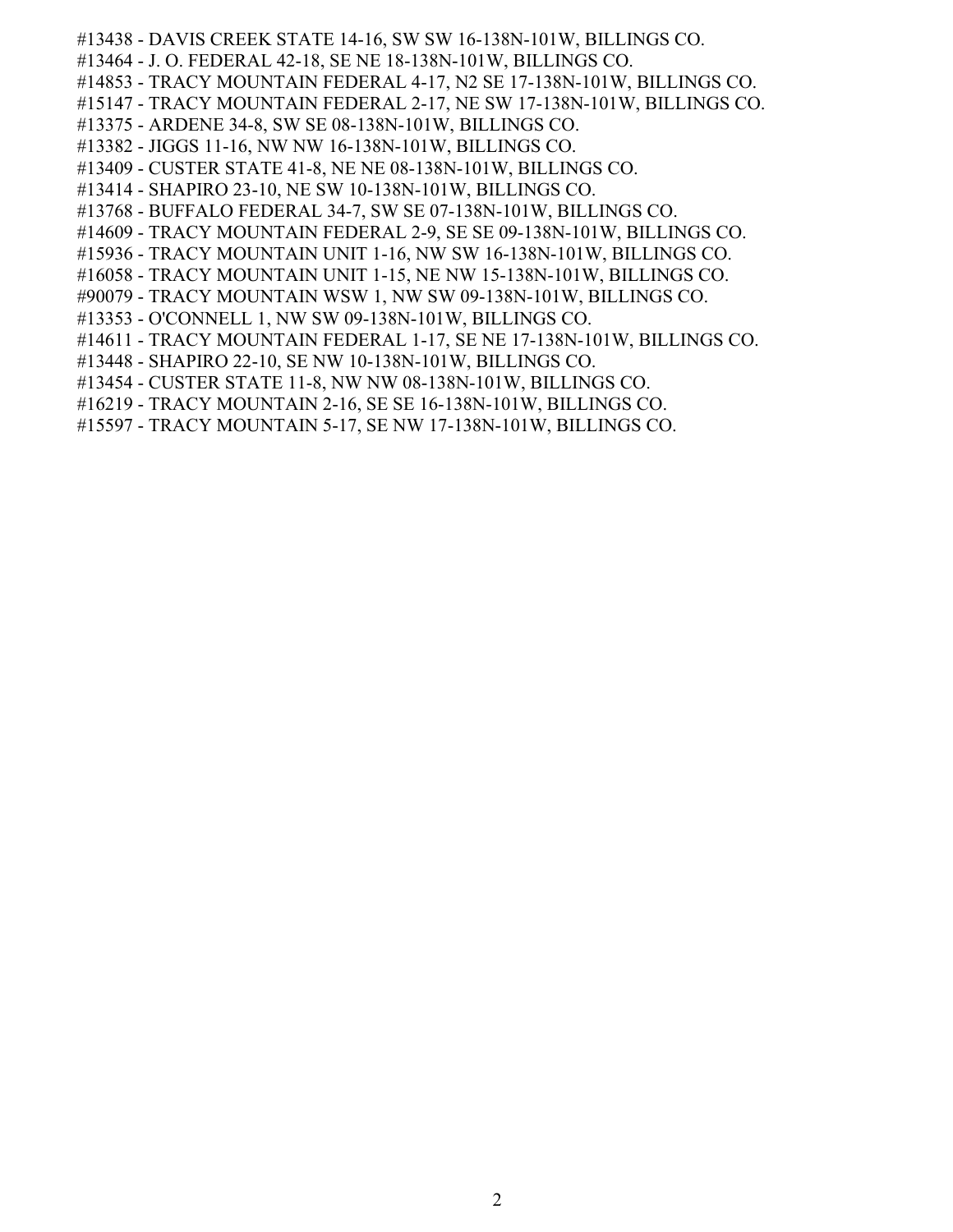\*Well data published at dmr.nd.gov/oilgas is now updating however Active Drilling Rigs, and rig viewing on the GIS Map Server are still impacted.

# When an estimated date of repair is available, we will update this service notice.

**If you have questions emai[l oilandgasinfo@nd.gov](mailto:oilandgasinfo@nd.gov)**

6/1/2022 – 42 ACTIVE RIGS

#### **COLUMN DEFINITIONS:**

**RIG ID** – Refers to the name of the rig.

**Well Operator** – Refers to the operator of the well where rig is located.

**Well name & Number** – Well name and number of well where rig is located.

**Current Location –** Quarter Quarter – Section – Township - Range

**County**

**File Number –** NDIC File Number of well where rig is located.

**API –** API Number of well where rig is located.

**Start Date** – The date when the **rig** started its most recent activity at the well location. This is not the spud date. Watch this video for how [to find the spud date of a well\\*](https://youtu.be/JjWwzuuMVpM). **Next Location -** Anticipated Next rig location. These are obtained from rig crews and are subject to changes determined by the operator. (MIRU – Moving in, rigging up)

|                                     |                                                                |                               | <b>CURRENT</b>        |                 | <b>FILE</b> |            | <b>START</b> | <b>NEXT</b>                        |
|-------------------------------------|----------------------------------------------------------------|-------------------------------|-----------------------|-----------------|-------------|------------|--------------|------------------------------------|
| <b>RIG ID</b>                       | <b>WELL OPERATOR</b>                                           | <b>WELL NAME &amp; NUMBER</b> | <b>LOCATION</b>       | <b>COUNTY</b>   | NO.         | <b>API</b> | <b>DATE</b>  | <b>LOCATION</b>                    |
|                                     |                                                                |                               |                       |                 |             |            |              | <b>BATCH</b><br><b>DRILLING ON</b> |
| H & P 515                           | PETRO-HUNT. L.L.C.                                             | SCHULTES 159-94-34C SWD       | SE SW 34 159N 94W     | <b>BURKE</b>    | 38933       | 3301301921 | 05/25/2022   | 4 WELL PAD.                        |
| STONEHAM 17                         | KODA RESOURCES OPERATING,<br><b>LLC</b>                        | STOUT 2918-4BH                | NW NW 29 160N<br>102W | <b>DIVIDE</b>   | 38888       | 3302301459 | 05/29/2022   |                                    |
| <b>PATTERSON</b><br>276             | RIMROCK OIL & GAS WILLISTON LLC                                | MOCCASIN CREEK 14-11 5TFH     | SE SW 11 147N 93W     | <b>DUNN</b>     | 38183       | 3302504196 | 05/16/2022   |                                    |
| H & P 454                           | CONTINENTAL RESOURCES. INC.                                    | FULLER 3-2H                   | LOT 4 02 146N 97W     | <b>DUNN</b>     | 38367       | 3302504277 | 05/15/2022   |                                    |
| <b>NABORS B18</b>                   | WPX ENERGY WILLISTON, LLC                                      | <b>WOUNDED FACE 14-15HB</b>   | SW SE 15 148N 94W     | <b>DUNN</b>     | 38434       | 3302504298 | 05/09/2022   |                                    |
| <b>TRUE DRILLING</b><br>39          | <b>ENERPLUS RESOURCES USA</b><br><b>CORPORATION</b>            | LOB 149-92-31D-30H-LL         | SW SE 31 149N 92W     | <b>DUNN</b>     | 38693       | 3302504397 | 05/19/2022   |                                    |
| H & P 259                           | <b>MARATHON OIL COMPANY</b>                                    | RIXMAN 24-8TFH                | NE NW 17 146N 93W     | <b>DUNN</b>     | 38708       | 3302504406 | 04/27/2022   |                                    |
| <b>CYCLONE 38</b>                   | CONTINENTAL RESOURCES, INC.                                    | <b>BONNEVILLE 8-23H</b>       | NE NW 23 146N 96W     | <b>DUNN</b>     | 38783       | 3302504417 | 05/13/2022   |                                    |
| H & P 456                           | CONTINENTAL RESOURCES. INC.                                    | <b>MEDICINE HOLE 11-27H1</b>  | SW SE 27 146N 96W     | <b>DUNN</b>     | 38789       | 3302504423 | <b>MIRU</b>  |                                    |
| H & P INTERNL<br>DRLNG H & P<br>429 | <b>MARATHON OIL COMPANY</b>                                    | DUNFORD 14-10H                | NW NW 15 146N 93W     | <b>DUNN</b>     | 38790       | 3302504424 | 05/07/2022   | PAULSON 44<br>PAD                  |
| <b>T&amp;S DRILLING 2</b>           | CONTINENTAL RESOURCES. INC.                                    | <b>BONNEVILLE 7-26HSL</b>     | SE SE 27 146N 96W     | <b>DUNN</b>     | 38819       | 3302504437 | 05/31/2022   |                                    |
| TRUE 40                             | <b>ENERPLUS RESOURCES USA</b><br><b>CORPORATION</b>            | EMBROIDER 149-93-05A-08H      | LOT 1 05 149N 93W     | <b>DUNN</b>     | 38845       | 3302504452 | 05/14/2022   |                                    |
| NABORS B6                           | <b>BURLINGTON RESOURCES OIL &amp;</b><br><b>GAS COMPANY LP</b> | <b>CURTIS 44-9 MBH</b>        | SE SE 09 149N 96W     | <b>MCKENZIE</b> | 30924       | 3305306813 | 05/14/2022   |                                    |
| NABORS B2                           | <b>BURLINGTON RESOURCES OIL &amp;</b><br><b>GAS COMPANY LP</b> | LONE BEAVER 1-1-17TFH         | SW SW 08 149N 96W     | <b>MCKENZIE</b> | 37693       | 3305309479 | 05/25/2022   |                                    |